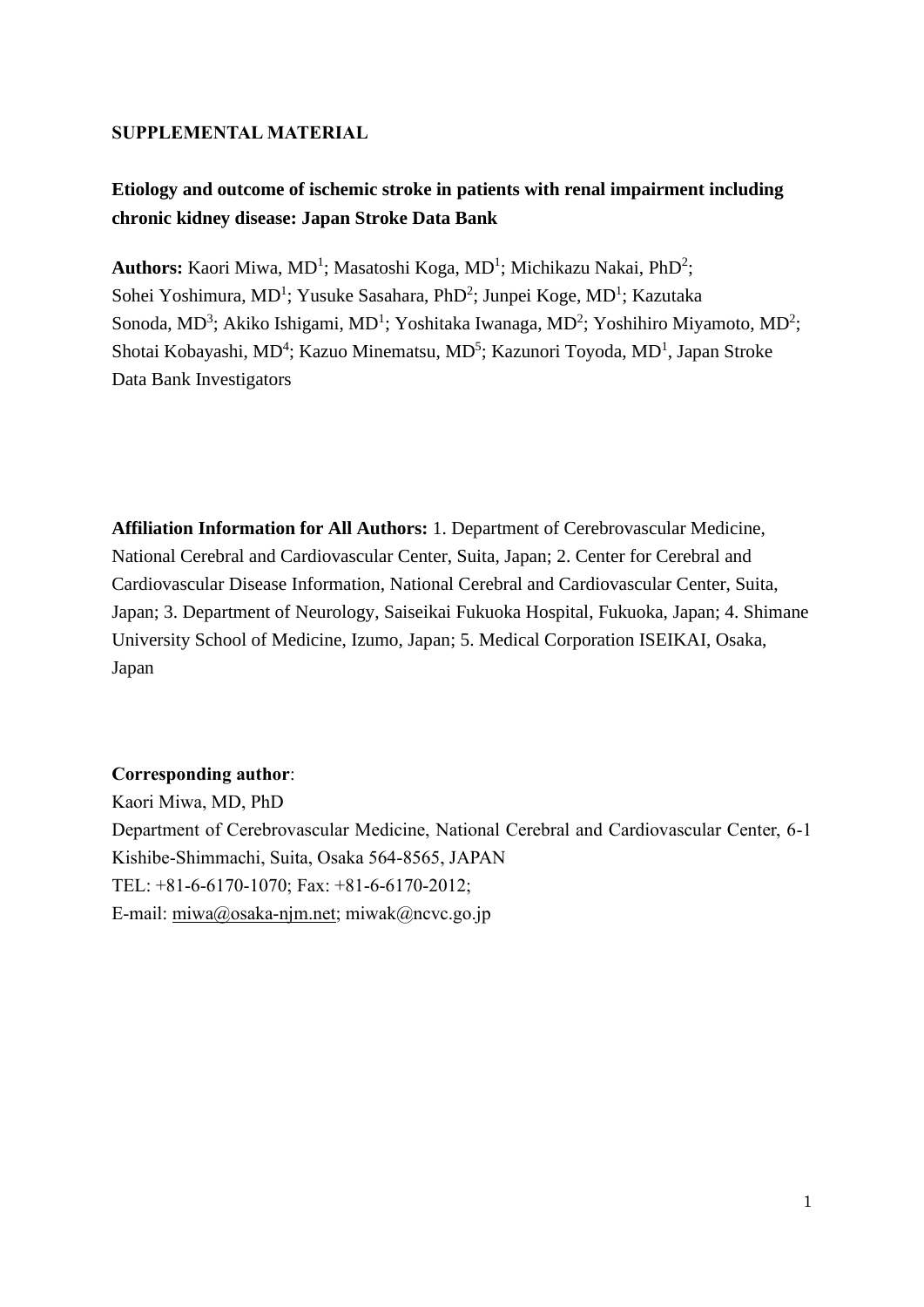|                            | eGFR categories       |              | Proteinuria           |              |  |
|----------------------------|-----------------------|--------------|-----------------------|--------------|--|
|                            | Odds<br>ratio<br>(95% | Pinteraction | Odds<br>(95%<br>ratio | Pinteraction |  |
|                            | confidence interval)  |              | confidence interval)  |              |  |
| Age, years                 |                       |              |                       |              |  |
| $>75$                      | $1.37(0.98-1.93)$     | 0.635        | $3.20(1.82 - 5.61)$   | 0.710        |  |
| $\leq$ 75                  | $1.17(0.69 - 1.97)$   |              | $3.74(1.47-9.51)$     |              |  |
| <b>Sex</b>                 |                       |              |                       |              |  |
| Male                       | $1.20(0.85 - 1.68)$   | 0.207        | $3.18(1.79-5.65)$     | 0.815        |  |
| Female                     | $1.67(1.03 - 2.72)$   |              | $3.38(1.38-8.21)$     |              |  |
| <b>Hypertension</b>        |                       |              |                       |              |  |
| Yes                        | $1.19(0.86 - 1.49)$   | 0.425        | 3.01 $(1.74 - 5.23)$  | 0.355        |  |
| No                         | $1.41(0.89 - 2.23)$   |              | $4.19(1.55 - 11.3)$   |              |  |
| <b>Diabetes</b>            |                       |              |                       |              |  |
| Yes                        | $1.15(0.66 - 1.99)$   | 0.206        | $1.71(0.68 - 4.30)$   | 0.120        |  |
| No                         | 1.41 $(1.01 - 1.95)$  |              | $4.05(2.25 - 7.29)$   |              |  |
| <b>History of stroke</b>   |                       |              |                       |              |  |
| Yes                        | $1.33(0.78-2.26)$     | 0.926        | $3.05(1.11-8.39)$     | 0.355        |  |
| No                         | $1.29(0.95 - 1.76)$   |              | $3.68(2.10-6.47)$     |              |  |
| Previous antiplatelet use  |                       |              |                       |              |  |
| Yes                        | $1.77(1.07 - 2.93)$   | 0.164        | $3.39(1.26-9.09)$     | 0.971        |  |
| No                         | $1.12(0.80 - 1.57)$   |              | $3.45(1.96-6.07)$     |              |  |
| Previous anticoagulant use |                       |              |                       |              |  |
| Yes                        | $1.18(0.76-1.83)$     | 0.813        | $2.43(1.04-5.61)$     | 0.540        |  |
| No                         | $1.41(0.98-2.01)$     |              | 4.13 $(2.27 - 7.50)$  |              |  |
| <b>Previous statin use</b> |                       |              |                       |              |  |
| Yes                        | $0.79(0.46 - 1.36)$   | 0.015        | $2.76(1.23-6.21)$     | 0.598        |  |
| N <sub>o</sub>             | $1.59(1.14-2.18)$     |              | $3.49(1.93-6.31)$     |              |  |
| <b>Premorbid mRS</b>       |                       |              |                       |              |  |
| >1                         | $1.26(0.73-2.17)$     | 0.698        | $4.78(0.98-23.4)$     | 0.540        |  |
| $\leq1$                    | $1.36(0.99 - 1.86)$   |              | $3.04(1.83 - 5.03)$   |              |  |
| <b>NIHSS</b>               |                       |              |                       |              |  |

**sTable e-1. Subgroup analysis of renal impairment on the unfavorable outcome in cardioembolic stroke**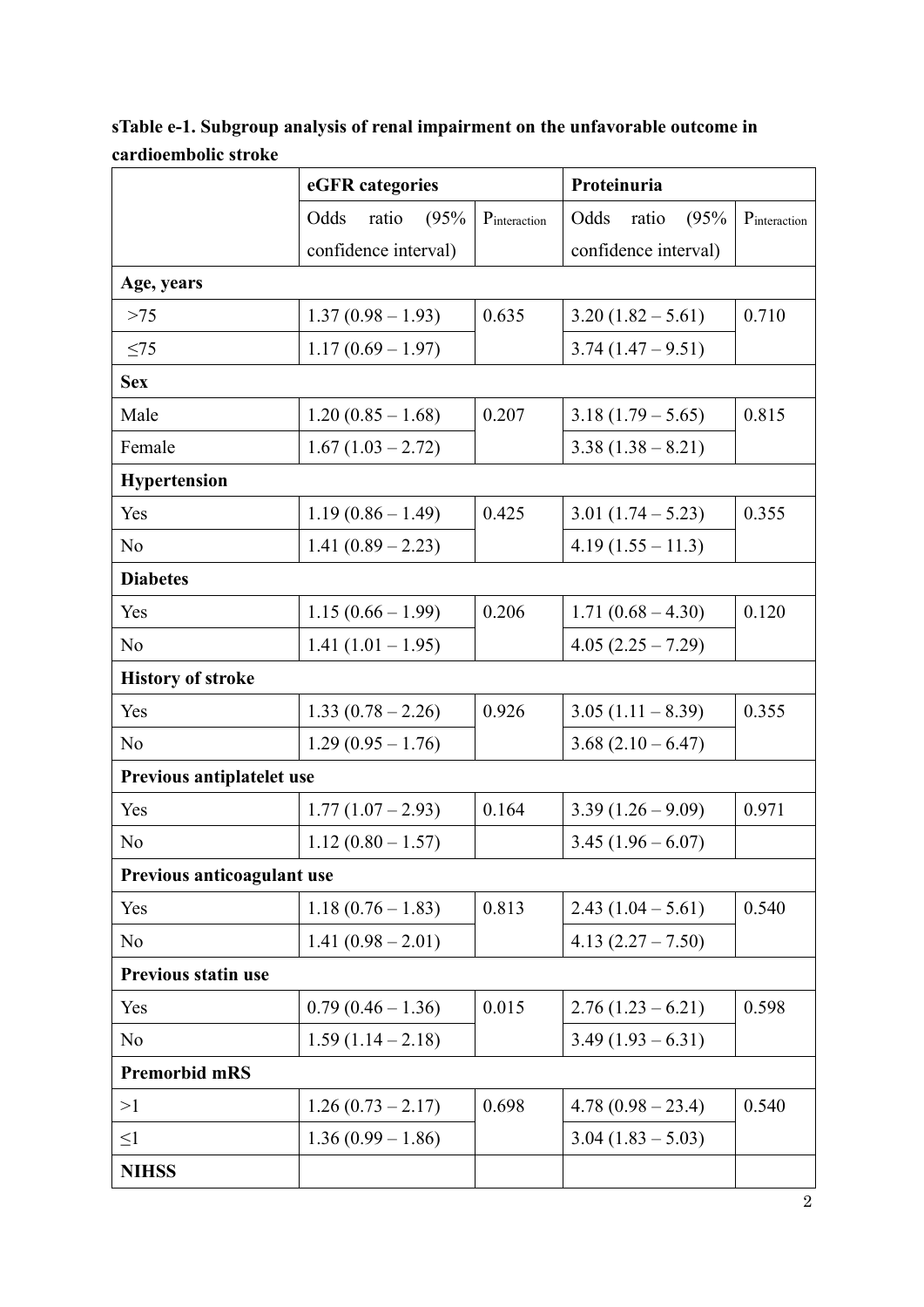| $1.26(0.65-1.19)$   | 0.748 | $\vert 4.25(1.66-10.8) \vert$ | 0.960 |
|---------------------|-------|-------------------------------|-------|
| $1.39(0.89 - 2.15)$ |       | $\mid$ 3.01 (1.82 – 4.98)     |       |

Abbreviations: eGFR, estimated glomerular filtration rate; NIHSS, National Institute of Health Stroke Scale; mRS, modified Rankin scale

The model for unfavorable outcomes included age, sex, hypertension, diabetes, history of stroke, previous statin use, previous antiplatelet, alteplase use or/and endovascular treatment, premorbid mRS, and initial NIHSS.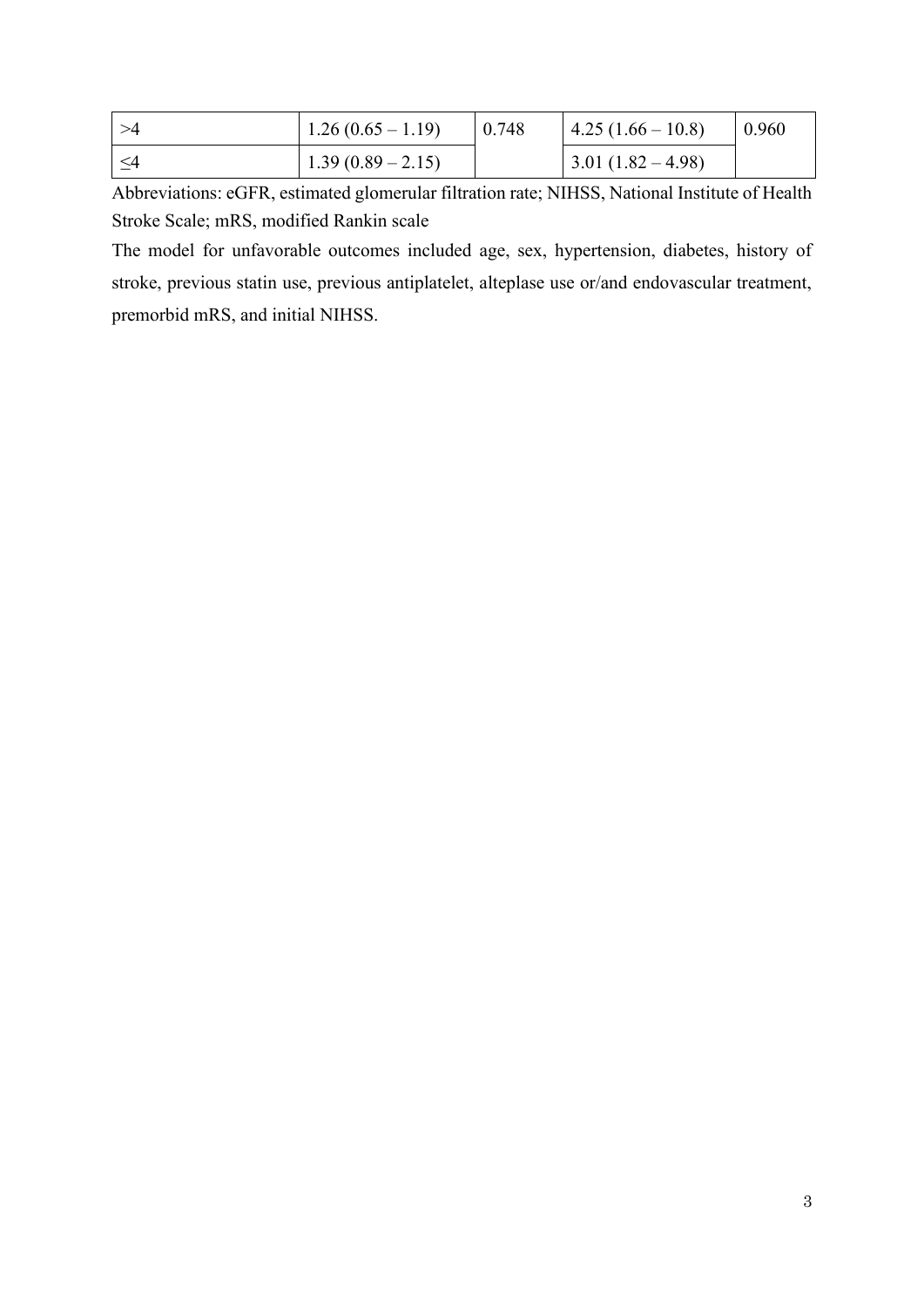**sTable e-2. Subgroup analysis of renal impairment on the unfavorable outcome in small vessel occlusion**

|                           | eGFR categories       |              | Proteinuria           |              |  |
|---------------------------|-----------------------|--------------|-----------------------|--------------|--|
|                           | (95%<br>Odds<br>ratio | Pinteraction | Odds<br>(95%<br>ratio | Pinteraction |  |
|                           | confidence interval)  |              | confidence interval)  |              |  |
| Age, years                |                       |              |                       |              |  |
| $>75$                     | $1.33(0.81 - 2.19)$   | 0.247        | $1.74(0.58 - 5.17)$   | 0.994        |  |
| $\leq$ 75                 | $1.22(0.65 - 2.28)$   |              | $1.37(0.47 - 4.00)$   |              |  |
| <b>Sex</b>                |                       |              |                       |              |  |
| Male                      | $1.19(0.76-1.86)$     | 0.521        | $1.18(0.49 - 2.82)$   | 0.421        |  |
| Female                    | $1.64(0.74-3.61)$     |              | $4.94(0.61-26.8)$     |              |  |
| <b>Hypertension</b>       |                       |              |                       |              |  |
| Yes                       | $1.26(0.79-1.16)$     | 0.731        | $1.38(0.57 - 3.36)$   | 0.937        |  |
| No                        | $1.30(0.60 - 2.80)$   |              | $1.88(0.37-9.63)$     |              |  |
| <b>Diabetes</b>           |                       |              |                       |              |  |
| Yes                       | $1.86(0.99 - 3.49)$   | 0.021        | $2.24(0.54-9.31)$     | 0.964        |  |
| No                        | $0.95(0.57-1.57)$     |              | $1.69(0.58 - 4.95)$   |              |  |
| <b>History of stroke</b>  |                       |              |                       |              |  |
| Yes                       | $1.26(0.64 - 2.46)$   | 0.800        | $4.34(0.79-23.8)$     | 0.112        |  |
| No                        | $1.31(0.81 - 2.11)$   |              | $1.07(0.42 - 2.70)$   |              |  |
| Previous antiplatelet use |                       |              |                       |              |  |
| Yes                       | $1.69(0.91 - 3.17)$   | 0.697        | $5.86(1.27-27.1)$     | 0.045        |  |
| No                        | $1.05(0.63 - 1.74)$   |              | $0.93(0.34-2.55)$     |              |  |
| <b>Previous statin</b>    |                       |              |                       |              |  |
| Yes                       | $1.25(0.56 - 2.78)$   | 0.874        | $2.82(0.53 - 15.1)$   | 0.310        |  |
| N <sub>o</sub>            | $1.32(0.85 - 2.05)$   |              | $1.26(0.52 - 3.07)$   |              |  |
| <b>Premorbid mRS</b>      |                       |              |                       |              |  |
| >1                        | $1.79(0.98 - 3.30)$   | 0.632        | $15.1 (1.79 - 128.4)$ | 0.887        |  |
| $\leq1$                   | $1.41(0.93 - 2.15)$   |              | $1.32(0.62 - 2.79)$   |              |  |
| <b>NIHSS</b>              |                       |              |                       |              |  |
| >4                        | $1.35(0.73-1.15)$     | 0.362        | $1.39(0.53 - 3.67)$   | 0.233        |  |
| $\leq4$                   | $1.58(1.03 - 2.42)$   |              | $1.97(0.77 - 4.97)$   |              |  |

Abbreviations: eGFR, estimated glomerular filtration rate; NIHSS, National Institute of Health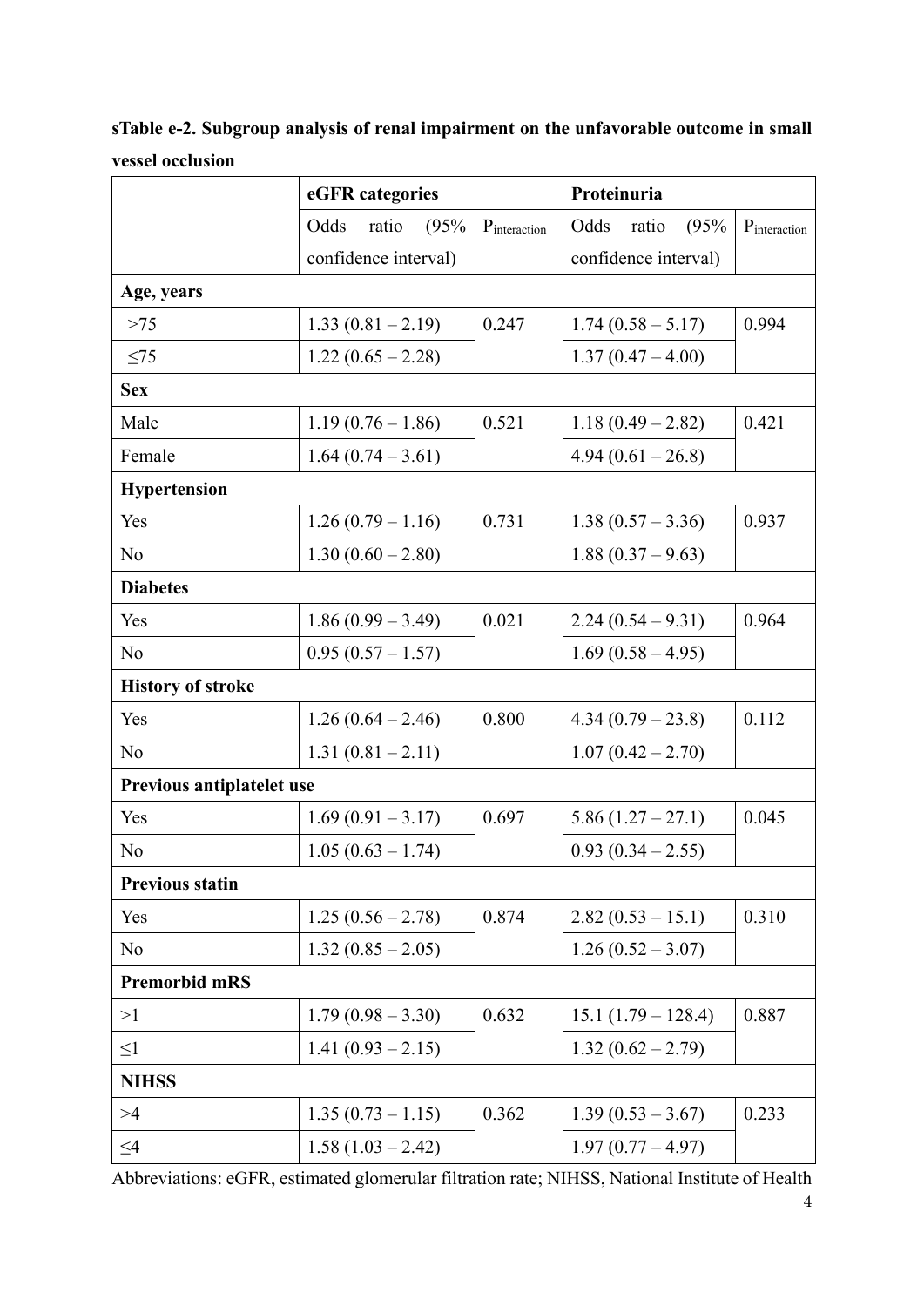#### Stroke Scale; mRS, modified Rankin scale

The model for unfavorable outcomes included age, sex, hypertension, diabetes, history of stroke, previous statin use, previous antiplatelet, alteplase use or/and endovascular treatment, premorbid mRS, and initial NIHSS.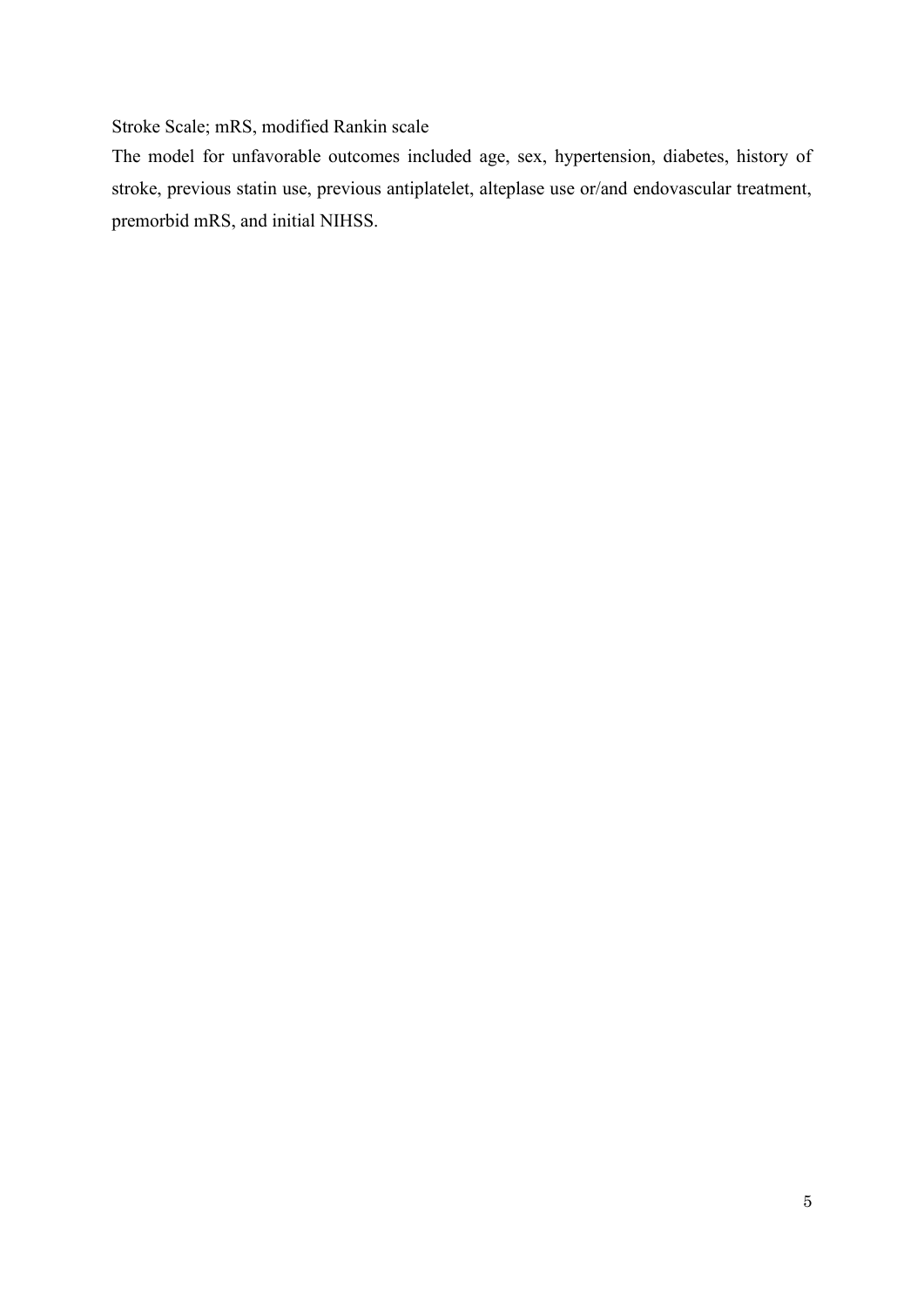|                                     | Ischemic stroke subtype | p     | Unfavorable outcome   | $\mathbf{p}$ |                       | p                        |
|-------------------------------------|-------------------------|-------|-----------------------|--------------|-----------------------|--------------------------|
|                                     | Odds<br>(95%<br>ratio   |       | Odds<br>(95%<br>ratio |              | (95%<br>Odds<br>ratio |                          |
|                                     | confidence interval     |       | confidence interval   |              | confidence interval   |                          |
| Cardioembolic stroke                |                         |       |                       |              |                       |                          |
| Crude model                         | $1.46(1.06 - 2.02)$     | 0.019 | $2.07(1.17-3.65)$     | 0.012        | $1.60(0.67 - 3.83)$   | 0.283                    |
| Adjusted model                      | $1.67(1.14-2.45)$       | 0.007 | $2.13(1.06 - 4.28)$   | 0.034        | $1.16(0.43 - 3.15)$   | 0.774                    |
| Large artery stroke                 |                         |       |                       |              |                       |                          |
| Crude model                         | $0.72(0.51-1.02)$       | 0.068 | $2.09(1.12-3.91)$     | 0.021        | $1.71(0.23-12.9)$     | 0.605                    |
| Adjusted model                      | $0.64(0.44-0.93)$       | 0.019 | $1.96(0.85 - 4.51)$   | 0.115        | $2.16(0.26 - 18.1)$   | 0.476                    |
| <b>Small vessel occlusion</b>       |                         |       |                       |              |                       |                          |
| Crude model                         | $0.94(0.67 - 1.32)$     | 0.720 | $2.47(1.36-4.50)$     | 0.003        | NE                    | $\overline{\phantom{a}}$ |
| Adjusted model                      | $0.94(0.66 - 1.32)$     | 0.704 | $1.87(0.81 - 4.31)$   | 0.141        | NE                    | $\overline{\phantom{a}}$ |
| Other determined etiology stroke    |                         |       |                       |              |                       |                          |
| Crude model                         | $0.86(0.56 - 1.32)$     | 0.498 | $2.41(1.10-5.31)$     | 0.028        | <b>NE</b>             | $\overline{\phantom{a}}$ |
| Adjusted model                      | $0.93(0.60 - 1.45)$     | 0.744 | $1.04(0.36 - 3.01)$   | 0.939        | <b>NE</b>             | $\blacksquare$           |
| <b>Undetermined etiology stroke</b> |                         |       |                       |              |                       |                          |
| Crude model                         | $1.63(0.69 - 3.86)$     | 0.261 | $0.73(0.21-2.58)$     | 0.632        | <b>NE</b>             | $\blacksquare$           |
| Adjusted model                      | $1.50(0.62 - 3.66)$     | 0.369 | $0.98(0.16-5.88)$     | 0.986        | NE                    |                          |

**sTable e-3. Associations with ischemic stroke subtypes, unfavorable outcome and mortality of patients receiving hemodialysis**

An eGFR of 60 mL/min/1.73 m<sup>2</sup> was used as a reference.

The model for ischemic stroke subtypes was adjusted for age, sex, hypertension, diabetes, previous statin use, and atrial fibrillation. The model for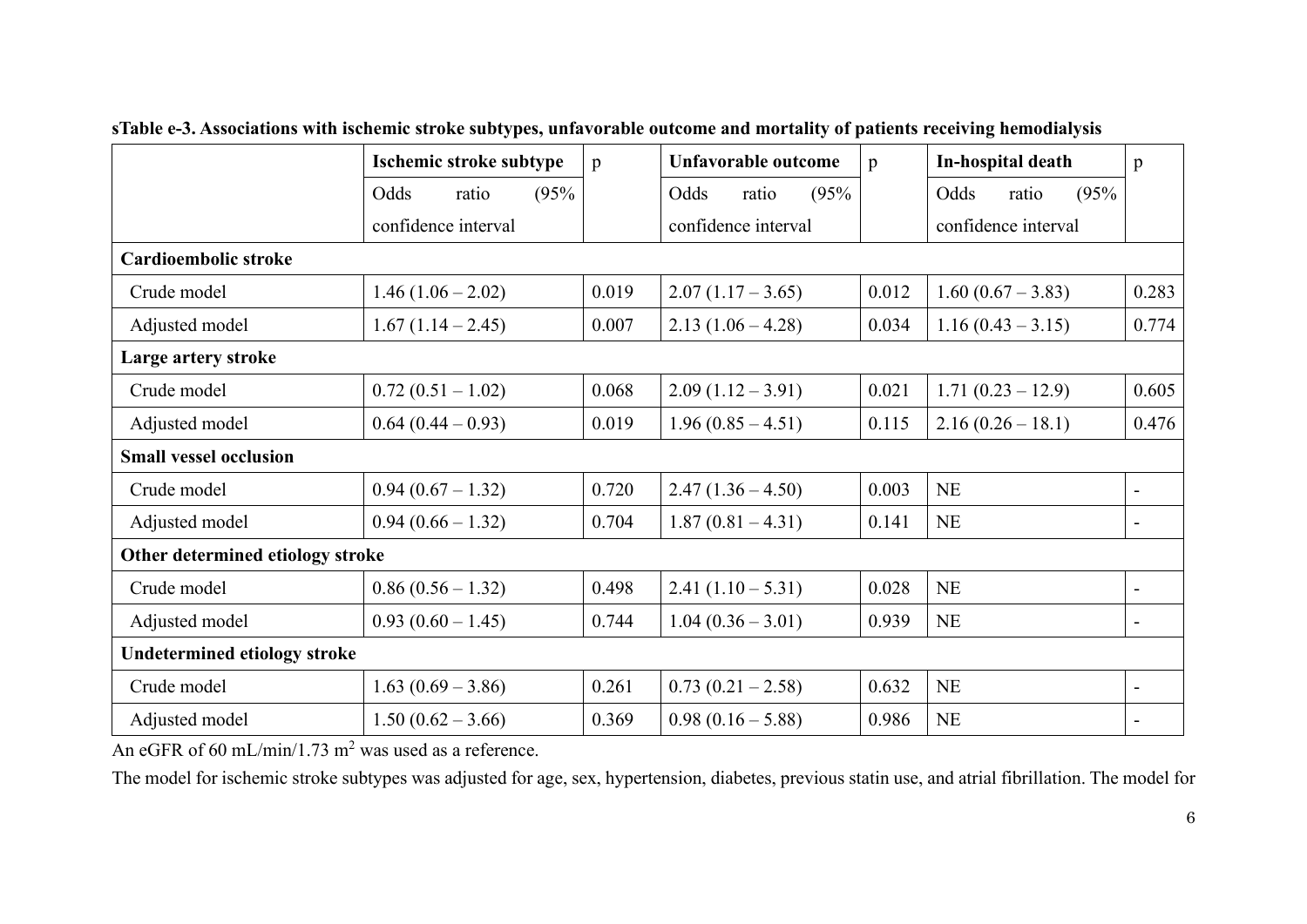unfavorable functional outcomes was adjusted for age, sex, hypertension, diabetes, history of stroke, previous statin use, previous antiplatelet, alteplase use or/and endovascular treatment, premorbid modified Rankin scale (mRS), and initial National Institutes of Health Stroke Scale (NIHSS).

 $NE = not evaluate$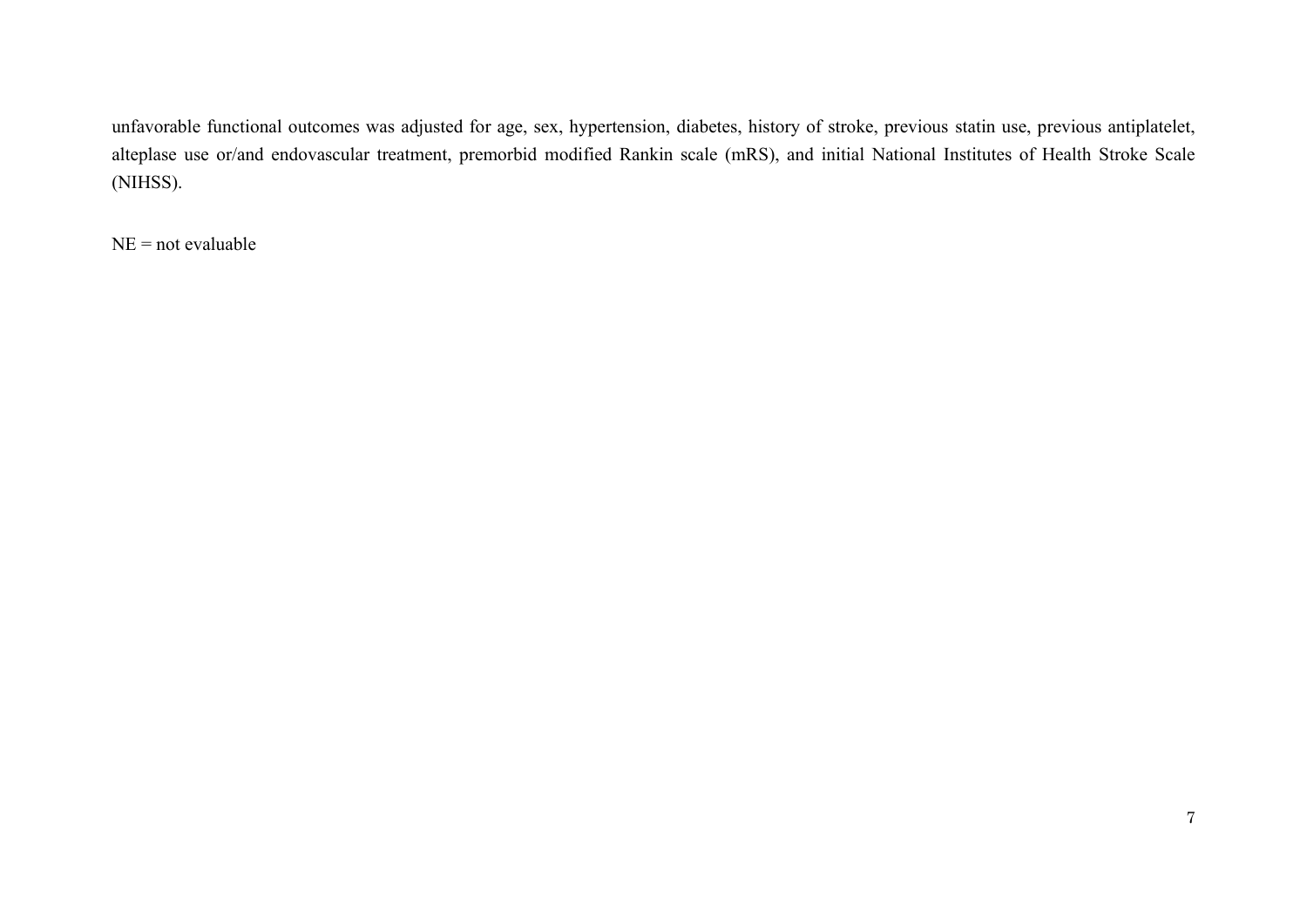### **Figure legends sFigure e-1. Patient flow chart**

#### **sFigure e-2. Associations between all eGFR levels and ischemic stroke subtypes (large artery stroke, other determined etiology stroke, and undetermined etiology stroke)**

Odds ratios (OR) for the proportion of (A) large artery stroke, (B) other determined etiology stroke, and (C) undetermined etiology stroke by eGFR (per ml/min/1.73 m<sup>2</sup>) using restricted cubic splines. Risk estimates were adjusted for age, sex, hypertension, diabetes, previous statin use, and atrial fibrillation. Solid lines represent the OR and dashed lines represent 95% CI. Knots were placed at 30, 45, and 60 mL/min/1.73 m<sup>2</sup> of eGFR. An eGFR of 60 mL/min/1.73 m<sup>2</sup> was used as a reference.

Abbreviations: eGFR, estimated glomerular filtration rate; SD, standard deviation.

#### **sFigure e-3. Associations of joint eGFR and proteinuria with ischemic stroke subtypes**

Odds ratio of renal impairment (eGFR  $[\geq 60/560 \text{ mL/min}/1.73 \text{ m}^2]$  with/without proteinuria) for the proportion of ischemic stroke subtypes. The category of eGFR  $\geq 60$  mL/min/1.73 m<sup>2</sup> without proteinuria was set as a reference. Risk estimates were adjusted for age, sex, hypertension, diabetes, previous statin use, and atrial fibrillation

Abbreviations: eGFR, estimated glomerular filtration rate; SD, standard deviation.

## **sFigure e-4. Associations between renal impairment and unfavorable functional outcome in ischemic stroke subtypes in patients not receiving hemodialysis**

Odds ratio of renal impairment (eGFR 45-59 mL/min/1.73 m<sup>2</sup>, eGFR <45 mL/min/1.73 m<sup>2</sup>, decreases in eGFR, or proteinuria) vs. eGFR  $\geq 60$  mL/min/1.73 m<sup>2</sup> or non-proteinuria for unfavorable functional outcomes in ischemic stroke subtypes

Risk estimates were adjusted for age, sex, hypertension, diabetes, history of stroke, previous statin use, previous antiplatelet, alteplase use or/and endovascular treatment, premorbid mRS and initial NIHSS.

Abbreviations: eGFR, estimated glomerular filtration rate; SD, standard deviation; mRS, modified Rankin scale; NIHSS, National Institutes of Health Stroke Scale

## **sFigure e-5. Associations between eGFR levels and unfavorable functional outcomes in ischemic stroke subtypes (large artery stroke, other determined etiology stroke, and undetermined etiology stroke)**

Odds ratios (OR) for unfavorable functional outcomes after (A) large artery stroke, (B) other determined etiology stroke, and (C) undetermined etiology stroke by eGFR (per ml/min/1.73 m<sup>2</sup>) using restricted cubic splines. Risk estimates were adjusted for age, sex, hypertension, diabetes, history of stroke, previous statin use, previous antiplatelet, alteplase use or/and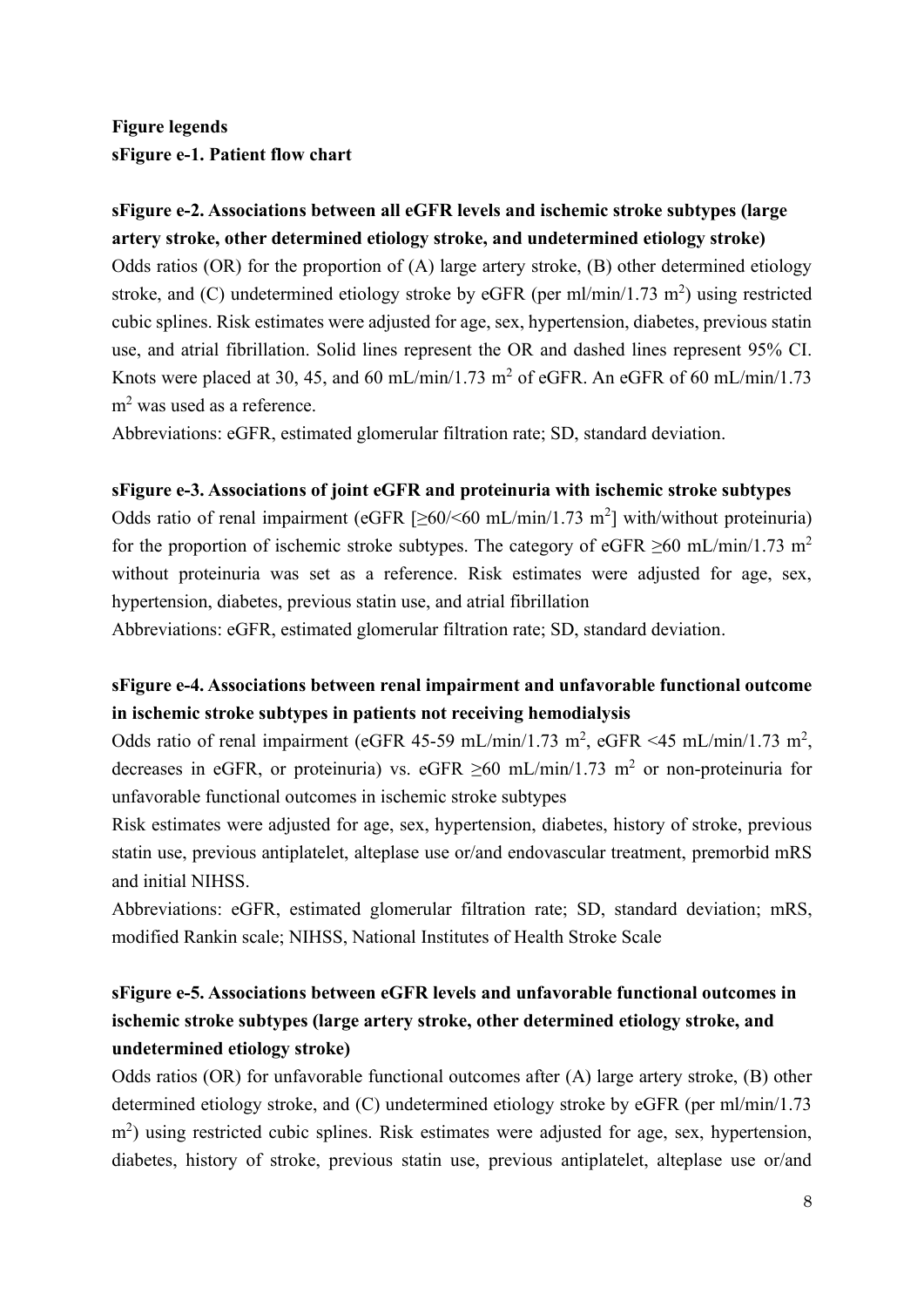endovascular treatment, premorbid mRS score, and initial NIHSS score. Solid lines represent the OR and dashed lines represent 95% CI. Knots were placed at 30, 45, and 60 mL/min/1.73  $m^2$  of eGFR. An eGFR of 60 mL/min/1.73 m<sup>2</sup> was used as a reference.

Abbreviations: eGFR, estimated glomerular filtration rate; NIHSS, National Institutes of Health Stroke Scale; mRS, modified Rankin scale.

### **sFigure-6. Associations between joint eGFR and proteinuria with unfavorable functional outcome**

Odds ratio of renal impairment (eGFR  $[\geq 60/560 \text{ mL/min}/1.73 \text{ m}^2]$  with/without proteinuria) for unfavorable functional outcomes in ischemic stroke subtypes. The category of eGFR  $\geq 60$  $mL/min/1.73$  m<sup>2</sup> without proteinuria was set as a reference. Risk estimates were adjusted for age, sex, hypertension, diabetes, history of stroke, previous statin use, previous antiplatelet, alteplase use or/and endovascular treatment, premorbid mRS and initial NIHSS.

Abbreviations: eGFR, estimated glomerular filtration rate; SD, standard deviation.

## **sFigure e-7. Proportions of in-hospital death in ischemic stroke etiologies according to the eGFR categories (eGFR <60, eGFR 45-59, eGFR <45, mL/min/1.73 m<sup>2</sup> ) or proteinuria**

Distribution of in-hospital death in ischemic stroke subtypes according to eGFR strata and proteinuria

Abbreviations: eGFR; estimated glomerular filtration rate

#### **sFigure e-8. Associations between renal impairment and in-hospital death in ischemic stroke subtypes**

Odds ratio of renal impairment (eGFR 45-59 mL/min/1.73 m<sup>2</sup>, eGFR <45 mL/min/1.73 m<sup>2</sup>, decreases in eGFR, or proteinuria) vs. eGFR ≥60 or non-proteinuria for in-hospital death in ischemic stroke subtypes

Risk estimates were adjusted for age, sex, hypertension, diabetes, history of stroke, previous statin use, previous antiplatelet, alteplase use or/and endovascular treatment, premorbid mRS and initial NIHSS.

Abbreviations: eGFR, estimated glomerular filtration rate; SD, standard deviation; mRS, modified Rankin scale; NIHSS, National Institutes of Health Stroke Scale; NE; not evaluable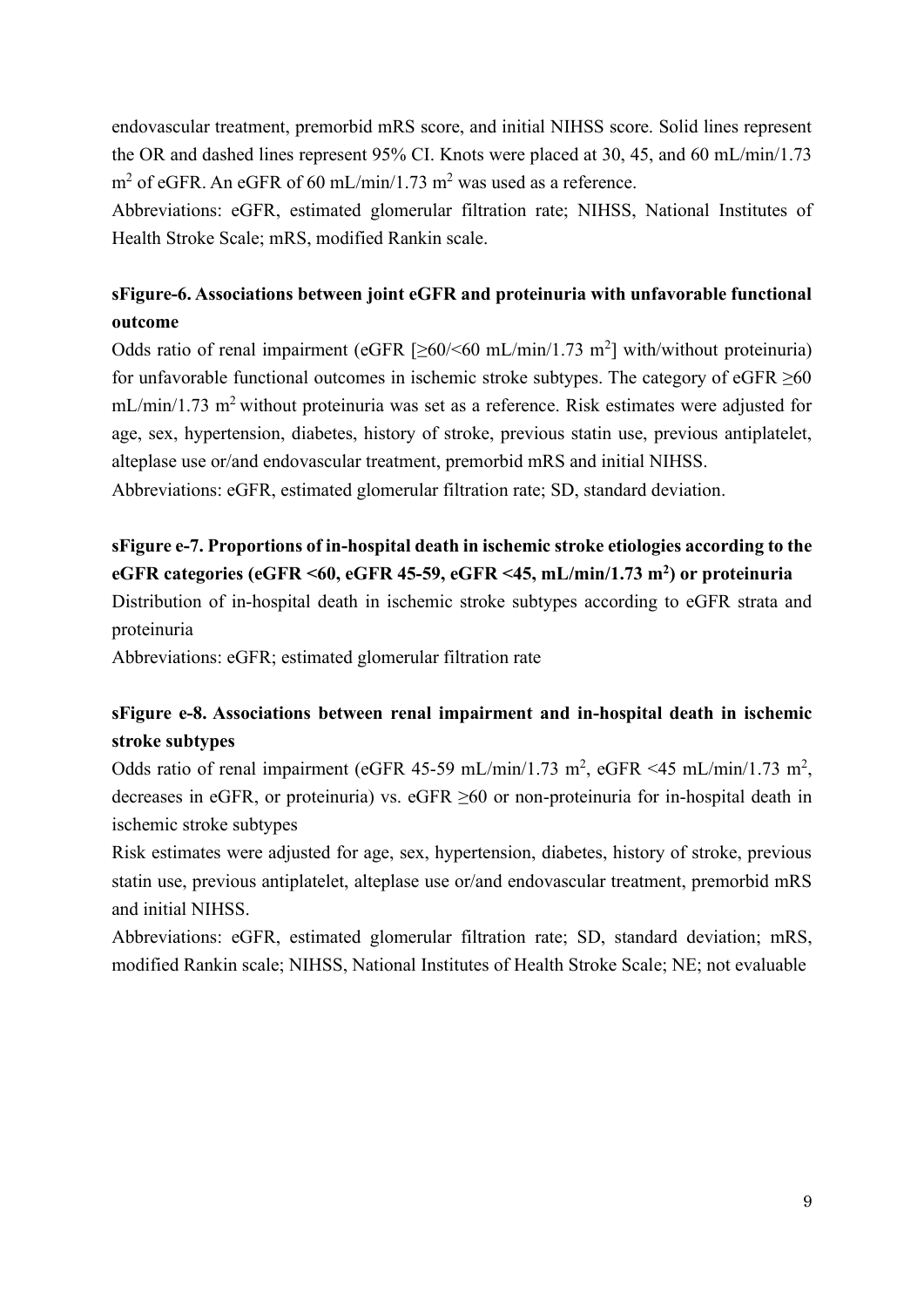#### sFigure e-1. Patient flow chart

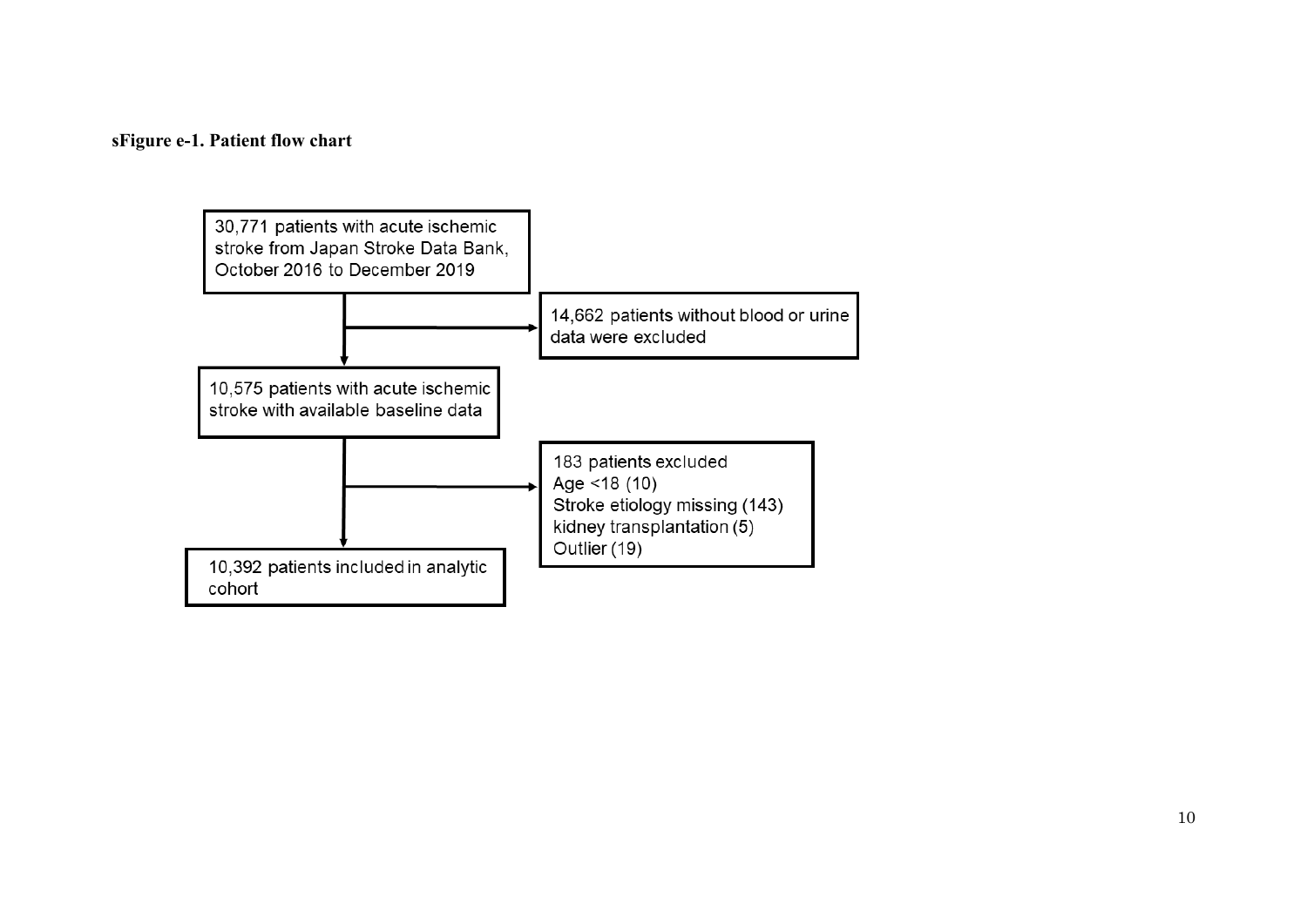**sFigure e-2. Associations between all eGFR levels and ischemic stroke subtypes (large artery stroke, other determined etiology stroke, and undetermined etiology stroke)**

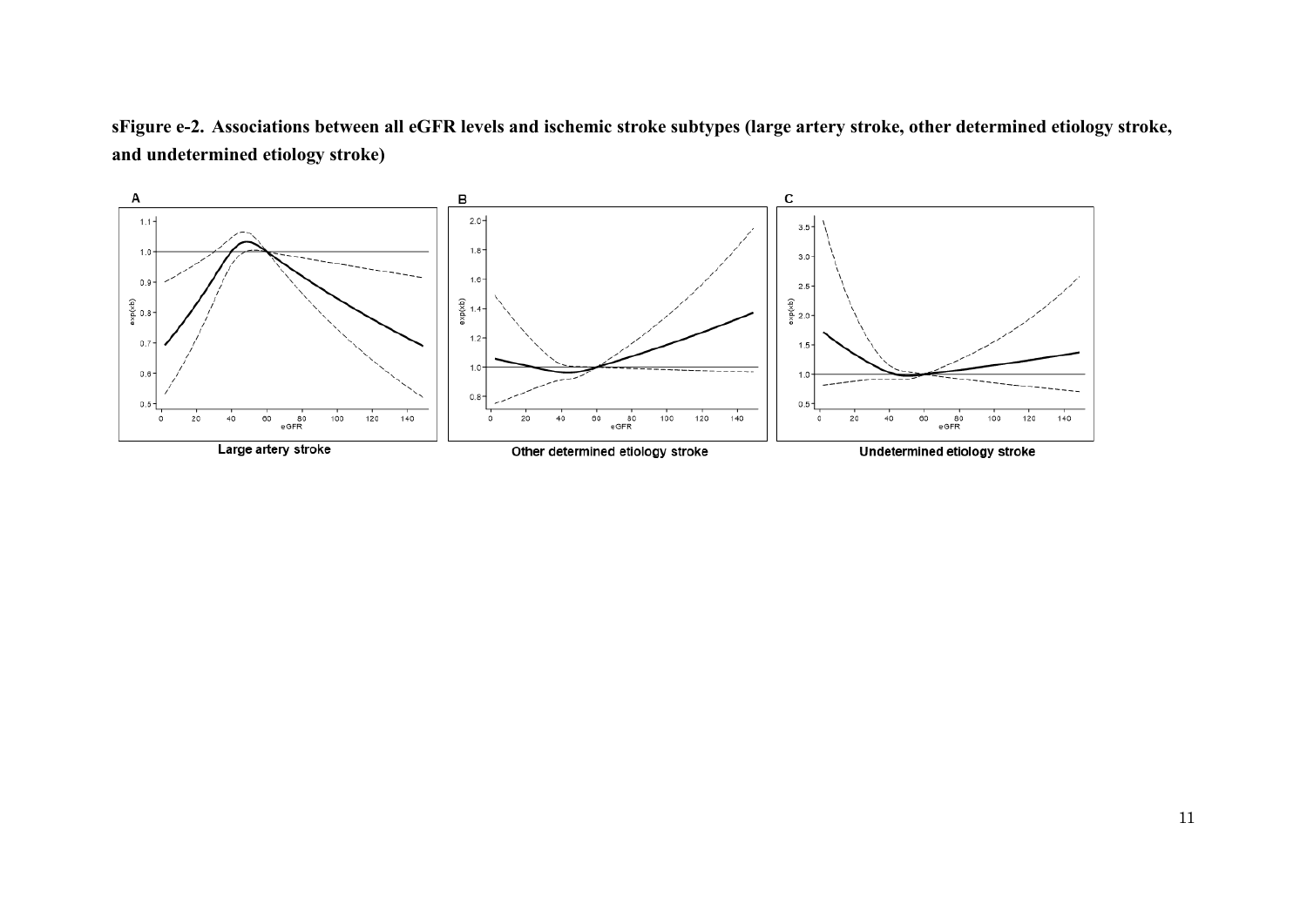# **sFigure e-3. Associations of joint eGFR and proteinuria with ischemic stroke subtypes**

| Cardioembolic stroke                            | Ref (vs. eGFR ≥60 + non-proteinuria) |          | 1                           | P interaction |
|-------------------------------------------------|--------------------------------------|----------|-----------------------------|---------------|
| $(n = 990)$                                     | eGFR <60 + non-proteinuria           |          | $1.40$ [1.11 - 1.78]        |               |
|                                                 | eGFR ≥60 + proteinuria               |          | $1.46$ [1.02 - 2.11]        | 0.757         |
|                                                 | eGFR <60 + proteinuria               |          | $1.96$ [1.49 - 2.60]        |               |
| Large artery stroke<br>$(n = 1047)$             | Ref (vs. eGFR ≥60 + non-proteinuria) |          | 1                           |               |
|                                                 | eGFR <60 + non-proteinuria           |          | $1.12$ [0.92 - 1.37]        |               |
|                                                 | eGFR ≥60 + proteinuria               |          | $0.81$ [0.58 - 1.12]        | 0.493         |
|                                                 | eGFR <60 + proteinuria               |          | $1.07$ [0.84 - 1.37]        |               |
| Small vessel occlusion<br>$(n = 713)$           | Ref (vs. eGFR ≥60 + non-proteinuria) |          | 1                           |               |
|                                                 | eGFR <60 + non-proteinuria           |          | $0.72$ [0.57 - 0.91]        |               |
|                                                 | eGFR ≥60 + proteinuria               |          | $0.64$ [0.43 - 0.95]        | 0.703         |
|                                                 | eGFR <60 + proteinuria               |          | $0.45$ [0.33 - 0.62]        |               |
| Other determined etiology stroke<br>$(n = 562)$ | Ref (vs. eGFR ≥60 + non-proteinuria) |          | 1                           |               |
|                                                 | eGFR <60 + non-proteinuria           |          | $0.82$ [0.63 - 1.07]        |               |
|                                                 | eGFR ≥60 + proteinuria               |          | $1.38$ [0.94 - 1.99]        | 0.659         |
|                                                 | eGFR <60 + proteinuria               |          | $0.96$ [0.69 - 1.32]        |               |
| Undetermined etiology stroke<br>$(n = 212)$     | Ref (vs. eGFR ≥60 + non-proteinuria) |          | 1                           |               |
|                                                 | eGFR <60 + non-proteinuria           |          | $1.14$ [0.69 - 1.86]        |               |
|                                                 | eGFR ≥60 + proteinuria               |          | $1.26$ [0.61 - 2.63]        | 0.110         |
|                                                 | eGFR <60 + proteinuria               |          | $0.89$ [0.48 - 1.64]        |               |
|                                                 |                                      | 0.5<br>2 | Adjusted odds ratio [95%CI] |               |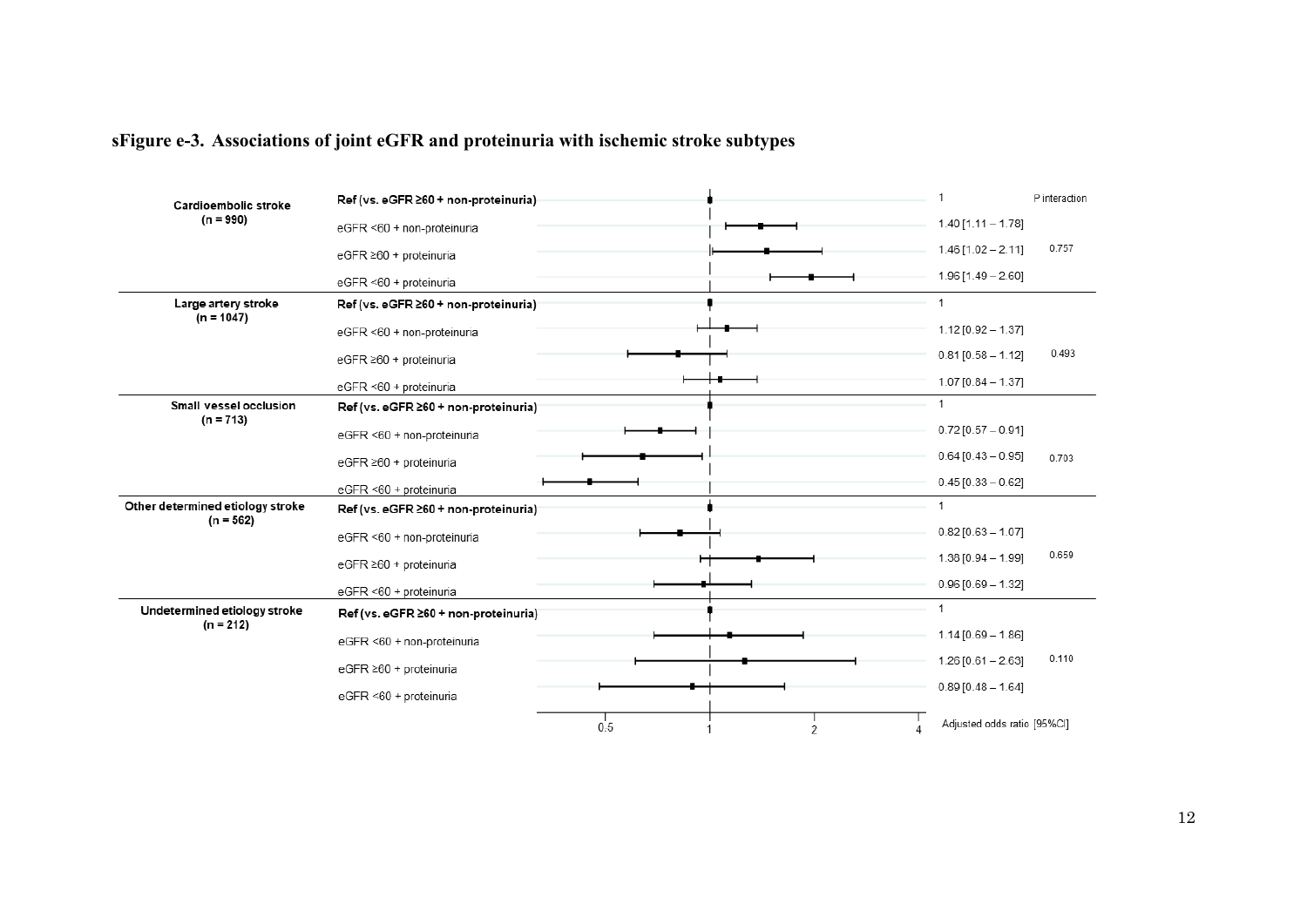sFigure e-4. Associations between renal impairment and unfavorable functional outcome in ischemic stroke subtypes in patients not receiving hemodialysis

| Cardioembolic stroke<br>$(n = 2563)$             | eGFR 45-59 (vs. eGFR ≥60)                   |     | $1.00$ [0.77 - 1.31]           |
|--------------------------------------------------|---------------------------------------------|-----|--------------------------------|
|                                                  | eGFR <45<br>(vs. GFR $\geq 60$ )            |     | $1.32$ [0.99 - 1.76]           |
|                                                  | eGFR 1SD decrease                           |     | $0.99$ [0.87 - 1.12]           |
|                                                  | Proteinuria (vs. non-proteinuria) (n = 834) |     | $3.97$ [2.23 - 7.08]           |
| Large artery stroke                              | eGFR 45-59 (vs. eGFR ≥60)                   |     | $0.97$ [0.75 - 1.25]           |
| $(n = 2846)$                                     | eGFR <45<br>(vs. GFR $\geq 60$ )            |     | $0.76$ [0.56 - 1.03]           |
|                                                  | eGFR 1SD decrease                           |     | $0.93$ [0.82 - 1.05]           |
|                                                  | Proteinuria (vs. non-proteinuria) (n = 852) |     | $0.92$ [0.50 - 1.66]           |
| Small vessel occlusion                           | eGFR 45-59 (vs. eGFR ≥60)                   |     | $0.87$ [0.61 - 1.26]           |
| $(n = 2027)$                                     | eGFR <45<br>(vs. GFR ≥60)                   |     | $1.22$ [0.81 - 1.85]           |
|                                                  | eGFR 1SD decrease                           |     | $0.97$ [0.82 - 1.14]           |
|                                                  | Proteinuria (vs. non-proteinuria) (n = 578) |     | $2.21$ [0.83 - 5.86]           |
|                                                  | eGFR 45-59 (vs. eGFR ≥60)                   |     | $0.75$ [0.51 - 1.13]           |
| Other determined etiology stroke<br>$(n = 1402)$ | eGFR <45<br>(vs. GFR $\geq 60$ )            |     | $0.94$ [0.59 - 1.51]           |
|                                                  | eGFR 1SD decrease                           |     | $0.93$ [0.78 - 1.10]           |
|                                                  | Proteinuria (vs. non-proteinuria) (n = 440) |     | $1.66$ [0.79 - 3.48]           |
|                                                  | eGFR 45-59 (vs. eGFR ≥60)                   |     | $0.99$ [0.41 - 2.43]           |
| Undetermined etiology stroke<br>$(n = 515)$      | (vs. GFR $\geq 60$ )<br>eGFR <45            |     | $0.68$ [0.28 - 1.63]           |
|                                                  | eGFR 1SD decrease                           |     | $0.90$ [0.65 - 1.24]           |
|                                                  | Proteinuria (vs. non-proteinuria) (n = 175) |     | $1.55$ [0.38 - 6.22]           |
|                                                  |                                             | 0.5 | Adjusted odds ratio<br>[95%Cl] |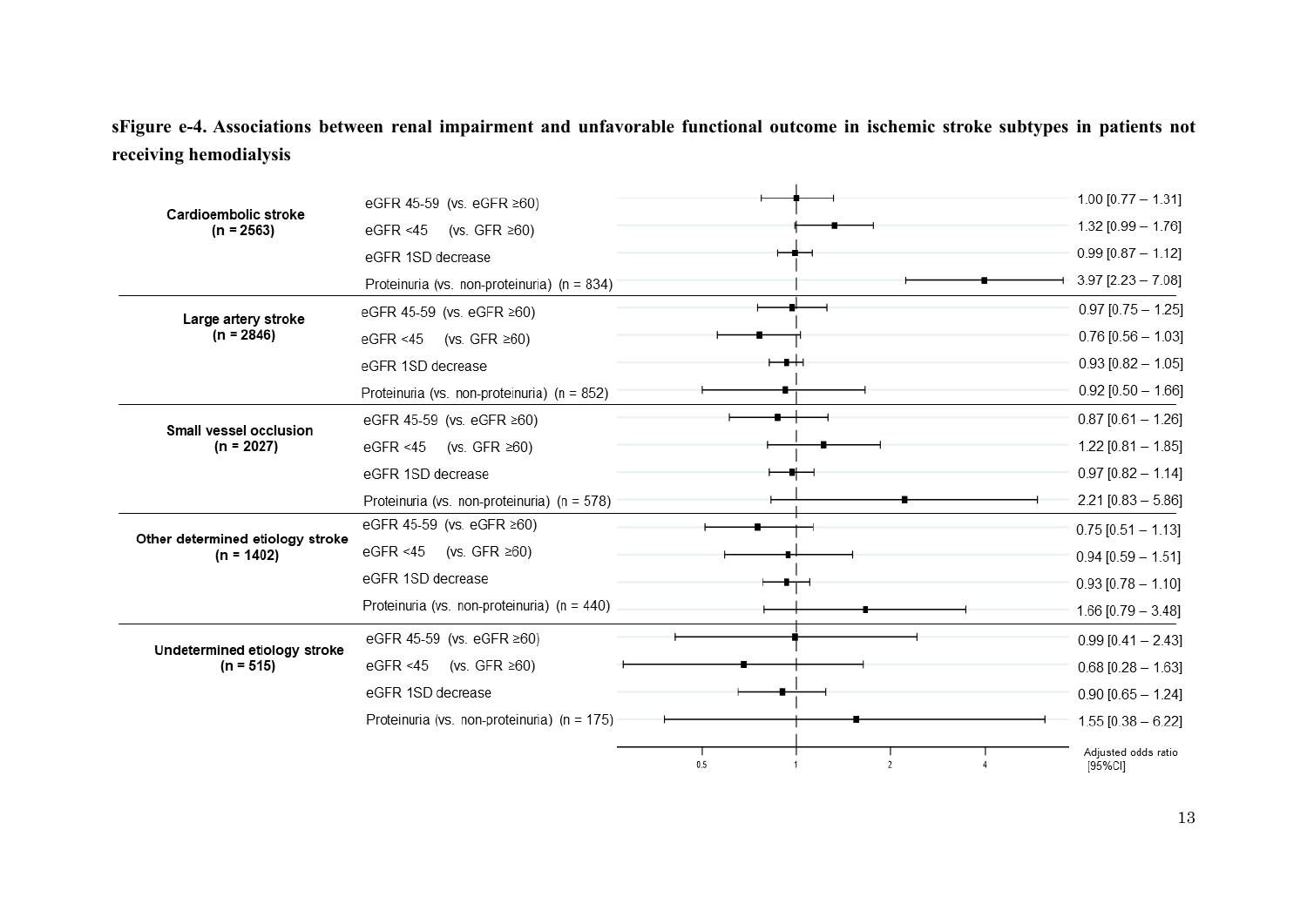**sFigure e-5. Associations between eGFR levels and unfavorable functional outcomes in ischemic stroke subtypes (large artery stroke, other determined etiology stroke, and undetermined etiology stroke)**

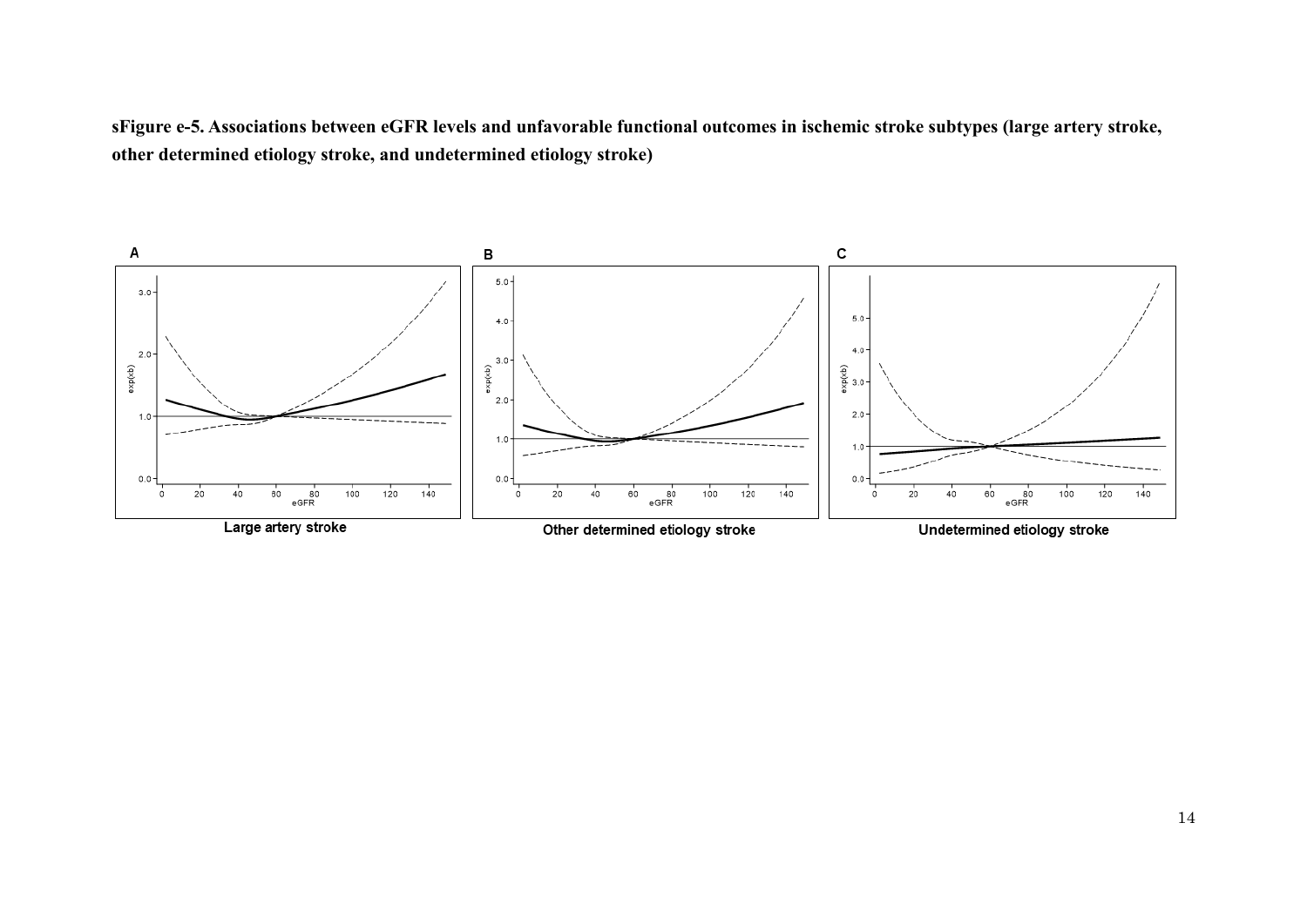# **sFigure e-6. Associations between joint eGFR and proteinuria with unfavorable functional outcome**

| Cardioembolic stroke                            | Ref (vs. eGFR ≥60 + non-proteinuria) |     |   | и                           | P interaction |
|-------------------------------------------------|--------------------------------------|-----|---|-----------------------------|---------------|
| $(n = 858)$                                     | eGFR <60 + non-proteinuria           |     |   | $1.01$ [0.63 - 1.61]        |               |
|                                                 | eGFR ≥60 + proteinuria               |     |   | $5.73$ [2.63 - 12.5]        | 0.362         |
|                                                 | eGFR <60 + proteinuria               |     |   | $2.39$ [1.30 - 4.41]        |               |
| Large artery stroke<br>$(n = 893)$              | Ref (vs. eGFR ≥60 + non-proteinuria) |     |   | 1                           |               |
|                                                 | eGFR <60 + non-proteinuria           |     |   | $0.59$ [0.36 - 1.00]        |               |
|                                                 | eGFR ≥60 + proteinuria               |     |   | $1.99$ [0.82 - 4.82]        | 0.099         |
|                                                 | eGFR <60 + proteinuria               |     |   | $0.71$ [0.39 - 1.25]        |               |
| Small vessel occlusion                          | Ref (vs. eGFR ≥60 + non-proteinuria) |     |   | 1                           |               |
| $(n = 577)$                                     | eGFR <60 + non-proteinuria           |     |   | $0.68$ [0.33 - 1.41]        |               |
|                                                 | eGFR ≥60 + proteinuria               |     |   | $1.47$ [0.49 - 4.43]        | 0.855         |
|                                                 | eGFR <60 + proteinuria               |     |   | $1.30$ $[0.49 - 3.47]$      |               |
| Other determined etiology stroke<br>$(n = 520)$ | Ref (vs. eGFR 260 + non-proteinuria) |     |   | 1                           |               |
|                                                 | eGFR <60 + non-proteinuria           |     |   | $0.75$ [0.39 - 1.43]        |               |
|                                                 | eGFR ≥60 + proteinuria               |     |   | $2.26$ [0.97 - 5.23]        | 0.375         |
|                                                 | eGFR <60 + proteinuria               |     |   | $0.85$ [0.37 - 1.96]        |               |
| Undetermined etiology stroke<br>$(n = 196)$     | Ref (vs. eGFR ≥60 + non-proteinuria) |     |   | 1                           |               |
|                                                 | eGFR <60 + non-proteinuria           |     |   | $0.73$ [0.16 - 3.34]        |               |
|                                                 | eGFR ≥60 + proteinuria               |     |   | $1.81$ [0.31 - 10.7]        | 0.834         |
|                                                 | eGFR <60 + proteinuria               |     |   | $0.85$ [0.14 - 5.11]        |               |
|                                                 |                                      | 0.5 | 2 | Adjusted odds ratio [95%CI] |               |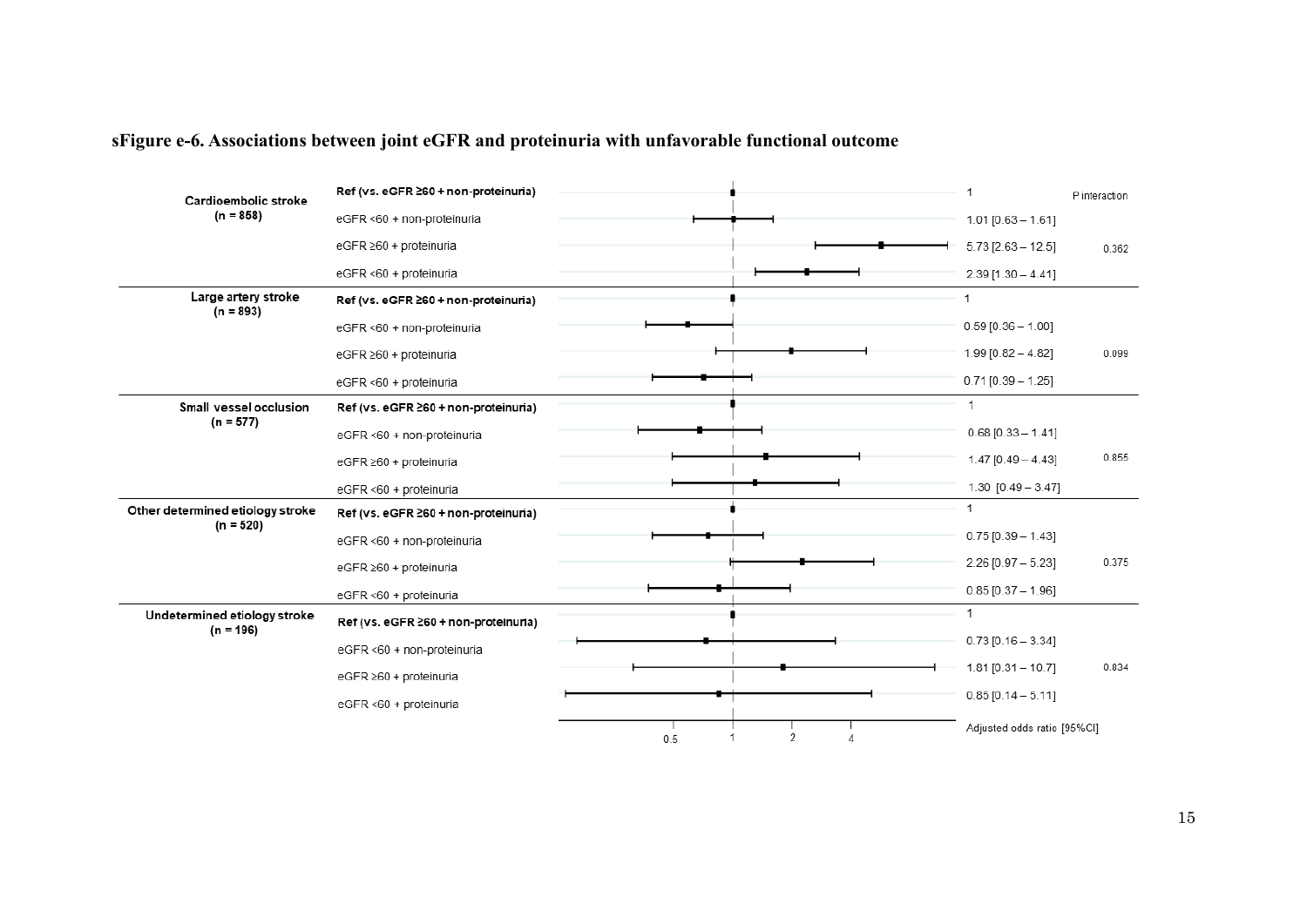## **sFigure e-7. Proportions of in-hospital death in ischemic stroke etiologies according to the eGFR categories (eGFR <60, eGFR 45-59, eGFR <45, mL/min/1.73 m<sup>2</sup> ) or proteinuria**